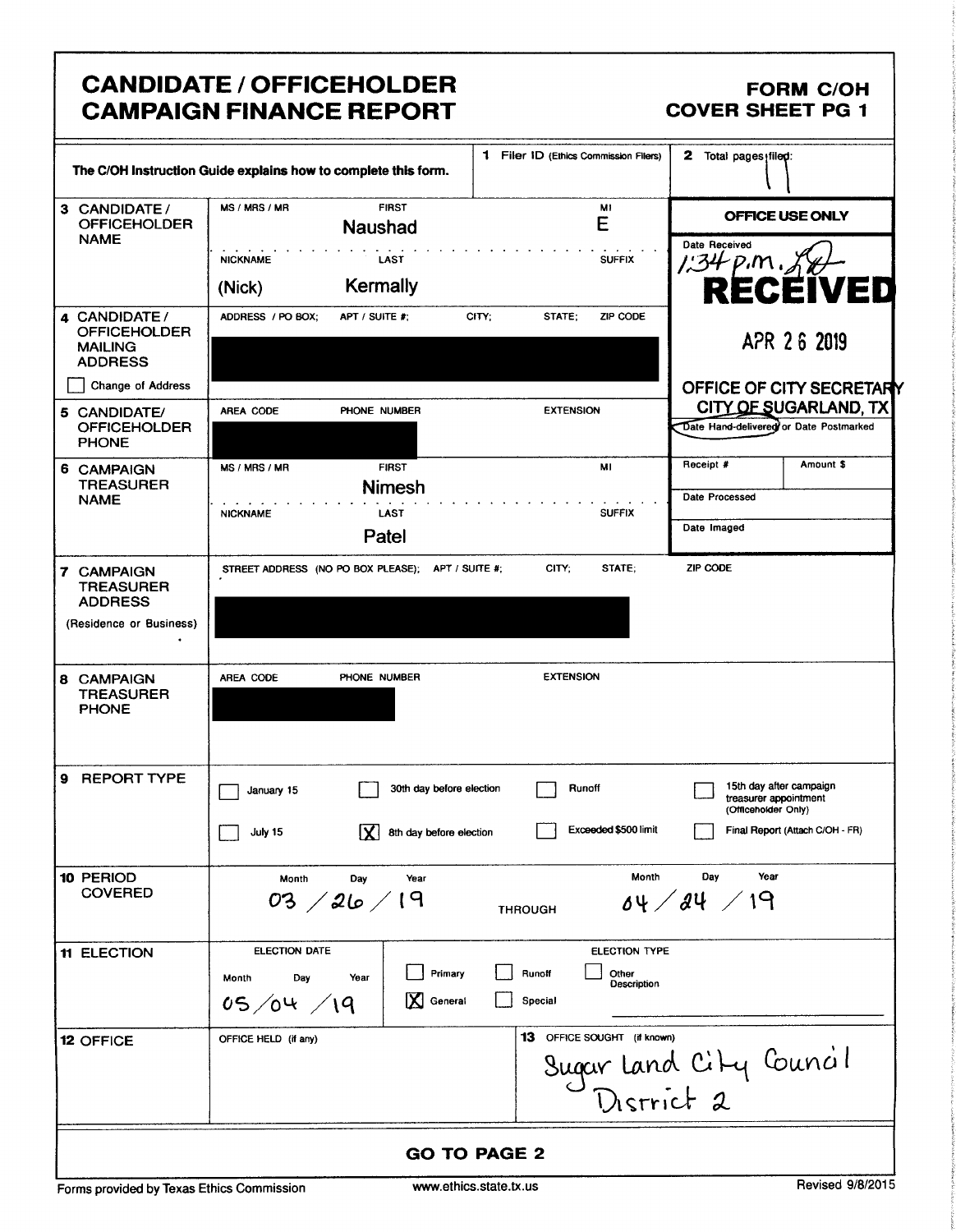## **CANDIDATE / OFFICEHOLDER CAMPAIGN FINANCE REPORT**

### **FORM C/OH COVER SHEET PG 2**

| 14 C/OH NAME                                                                                                                                                                                                                                                                                                                       | <b>Naushad Kermally</b>                                                                                                                                                                                                                                                                                                                                                                          |                                                                                                                       | 15 Filer ID (Ethics Commission Filers) |
|------------------------------------------------------------------------------------------------------------------------------------------------------------------------------------------------------------------------------------------------------------------------------------------------------------------------------------|--------------------------------------------------------------------------------------------------------------------------------------------------------------------------------------------------------------------------------------------------------------------------------------------------------------------------------------------------------------------------------------------------|-----------------------------------------------------------------------------------------------------------------------|----------------------------------------|
| <b>16 NOTICE FROM</b><br><b>POLITICAL</b><br>COMMITTEE(S)                                                                                                                                                                                                                                                                          | THIS BOX IS FOR NOTICE OF POLITICAL CONTRIBUTIONS ACCEPTED OR POLITICAL EXPENDITURES MADE BY POLITICAL COMMITTEES TO<br>SUPPORT THE CANDIDATE / OFFICEHOLDER. THESE EXPENDITURES MAY HAVE BEEN MADE WITHOUT THE CANDIDATE'S OR OFFICEHOLDER'S<br>KNOWLEDGE OR CONSENT. CANDIDATES AND OFFICEHOLDERS ARE REQUIRED TO REPORT THIS INFORMATION ONLY IF THEY RECEIVE NOTICE<br>OF SUCH EXPENDITURES. |                                                                                                                       |                                        |
|                                                                                                                                                                                                                                                                                                                                    | <b>COMMITTEE TYPE</b>                                                                                                                                                                                                                                                                                                                                                                            | <b>COMMITTEE NAME</b>                                                                                                 |                                        |
|                                                                                                                                                                                                                                                                                                                                    | <b>GENERAL</b>                                                                                                                                                                                                                                                                                                                                                                                   |                                                                                                                       |                                        |
|                                                                                                                                                                                                                                                                                                                                    | <b>SPECIFIC</b>                                                                                                                                                                                                                                                                                                                                                                                  | <b>COMMITTEE ADDRESS</b>                                                                                              |                                        |
|                                                                                                                                                                                                                                                                                                                                    |                                                                                                                                                                                                                                                                                                                                                                                                  | COMMITTEE CAMPAIGN TREASURER NAME                                                                                     |                                        |
| <b>Additional Pages</b>                                                                                                                                                                                                                                                                                                            |                                                                                                                                                                                                                                                                                                                                                                                                  |                                                                                                                       |                                        |
|                                                                                                                                                                                                                                                                                                                                    |                                                                                                                                                                                                                                                                                                                                                                                                  | <b>COMMITTEE CAMPAIGN TREASURER ADDRESS</b>                                                                           |                                        |
|                                                                                                                                                                                                                                                                                                                                    |                                                                                                                                                                                                                                                                                                                                                                                                  |                                                                                                                       |                                        |
| <b>17 CONTRIBUTION</b><br><b>TOTALS</b>                                                                                                                                                                                                                                                                                            | 1.                                                                                                                                                                                                                                                                                                                                                                                               | TOTAL POLITICAL CONTRIBUTIONS OF \$50 OR LESS (OTHER THAN<br>PLEDGES, LOANS, OR GUARANTEES OF LOANS), UNLESS ITEMIZED |                                        |
|                                                                                                                                                                                                                                                                                                                                    | 2.                                                                                                                                                                                                                                                                                                                                                                                               | <b>TOTAL POLITICAL CONTRIBUTIONS</b><br>(OTHER THAN PLEDGES, LOANS, OR GUARANTEES OF LOANS)                           | S.n <sub>D</sub>                       |
| <b>EXPENDITURE</b><br><b>TOTALS</b>                                                                                                                                                                                                                                                                                                | 3.<br>TOTAL POLITICAL EXPENDITURES OF \$100 OR LESS,<br>\$<br><b>UNLESS ITEMIZED</b>                                                                                                                                                                                                                                                                                                             |                                                                                                                       |                                        |
|                                                                                                                                                                                                                                                                                                                                    | 4.                                                                                                                                                                                                                                                                                                                                                                                               | TOTAL POLITICAL EXPENDITURES                                                                                          | 329.72                                 |
| <b>CONTRIBUTION</b><br><b>BALANCE</b>                                                                                                                                                                                                                                                                                              | TOTAL POLITICAL CONTRIBUTIONS MAINTAINED AS OF THE LAST DAY<br>5.<br>OF REPORTING PERIOD                                                                                                                                                                                                                                                                                                         |                                                                                                                       | 80.28                                  |
| <b>OUTSTANDING</b><br><b>LOAN TOTALS</b>                                                                                                                                                                                                                                                                                           | TOTAL PRINCIPAL AMOUNT OF ALL OUTSTANDING LOANS AS OF THE<br>6.<br>\$5000.00<br>LAST DAY OF THE REPORTING PERIOD                                                                                                                                                                                                                                                                                 |                                                                                                                       |                                        |
| $\mathbf{A}$ $\mathbf{A}$ $\mathbf{A}$ $\mathbf{A}$ $\mathbf{A}$ $\mathbf{A}$ $\mathbf{A}$ $\mathbf{A}$ $\mathbf{A}$ $\mathbf{A}$ $\mathbf{A}$ $\mathbf{A}$ $\mathbf{A}$ $\mathbf{A}$ $\mathbf{A}$ $\mathbf{A}$ $\mathbf{A}$ $\mathbf{A}$ $\mathbf{A}$ $\mathbf{A}$ $\mathbf{A}$ $\mathbf{A}$ $\mathbf{A}$ $\mathbf{A}$ $\mathbf{$ |                                                                                                                                                                                                                                                                                                                                                                                                  |                                                                                                                       |                                        |

### **18 AFFIDAVIT**

day



I swear, or affirm, under penalty of perjury, that the accompanying report is true and correct and includes all information required to be reported by me under Title 15, Election Code.

llz

Volved

Signature of Candidate or Officeholder

AFFIX NOTARY STAMP / SEALABOVE

Sworn to and subscribed before me, by the said **We with** 

to certify which, witness my hand and seal of office.

Signature of officer administering oath

Printed name of officer administering oath

Title of office administering oath

, this the  $\mathcal{A}\!\!\!\!/\,\mathscr{C}$ 

Forms provided by Texas Ethics Commission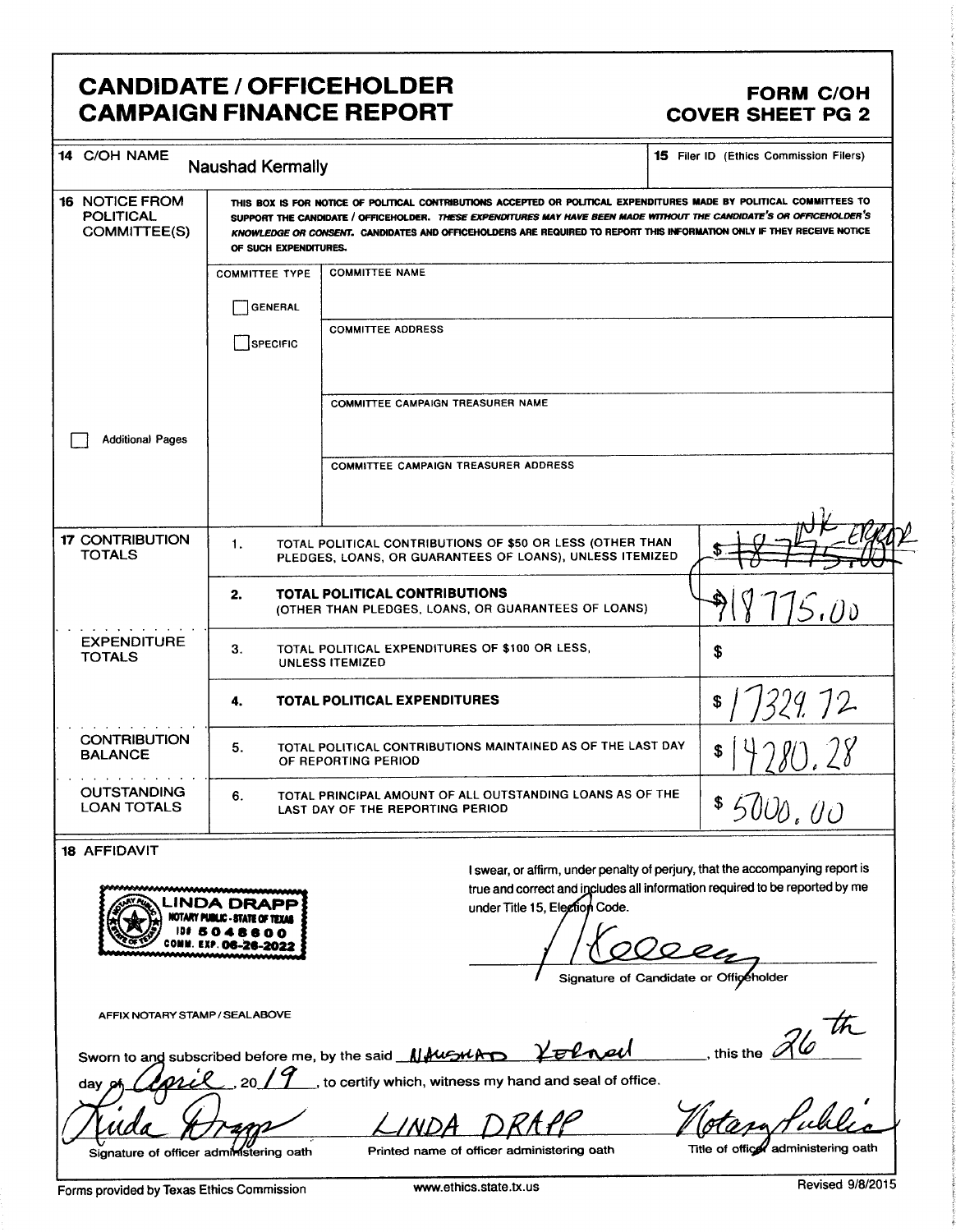## SUBTOTALS - C/OH FORM C/OH

## COVER SHEET PG 3

|                                                                                                                                            | <b>FORM C/OH</b>                                                  |
|--------------------------------------------------------------------------------------------------------------------------------------------|-------------------------------------------------------------------|
|                                                                                                                                            | <b>COVER SHEET PG 3</b><br>20 Filer ID (Ethics Commission Filers) |
|                                                                                                                                            | SUBTOTAL<br>AMOUNT                                                |
| $\vert \chi \vert$ SCHEDULE A1: MONETARY POLITICAL CONTRIBUTIONS                                                                           | 1/175.0                                                           |
| $\chi$ SCHEDULE A2: NON-MONETARY (IN-KIND) POLITICAL CONTRIBUTIONS<br>SCHEDULE B: PLEDGED CONTRIBUTIONS                                    | $1$ \$/222.14                                                     |
|                                                                                                                                            |                                                                   |
| $\boxed{\text{X}}$ SCHEDULE F1: POLITICAL EXPENDITURES MADE FROM POLITICAL CONTRIBUTIONS                                                   | \$ 9398.00                                                        |
| SCHEDULE F2: UNPAID INCURRED OBLIGATIONS<br>SCHEDULE F3: PURCHASE OF INVESTMENTS MADE FROM POLITICAL CONTRIBUTIONS                         |                                                                   |
| $\sum$ SCHEDULE F4: EXPENDITURES MADE BY CREDIT CARD                                                                                       | $\sqrt{931.72}$                                                   |
| SCHEDULE G: POLITICAL EXPENDITURES MADE FROM PERSONAL FUNDS<br>SCHEDULE H: PAYMENT MADE FROM POLITICAL CONTRIBUTIONS TO A BUSINESS OF C/OH |                                                                   |
| SCHEDULE 1: NON-POLITICAL EXPENDITURES MADE FROM POLITICAL CONTRIBUTIONS                                                                   |                                                                   |
| SCHEDULE K: INTEREST, CREDITS, GAINS, REFUNDS, AND CONTRIBUTIONS<br>RETURNED TO FILER                                                      |                                                                   |
|                                                                                                                                            |                                                                   |
|                                                                                                                                            |                                                                   |
|                                                                                                                                            |                                                                   |
|                                                                                                                                            |                                                                   |
|                                                                                                                                            |                                                                   |
|                                                                                                                                            |                                                                   |
|                                                                                                                                            |                                                                   |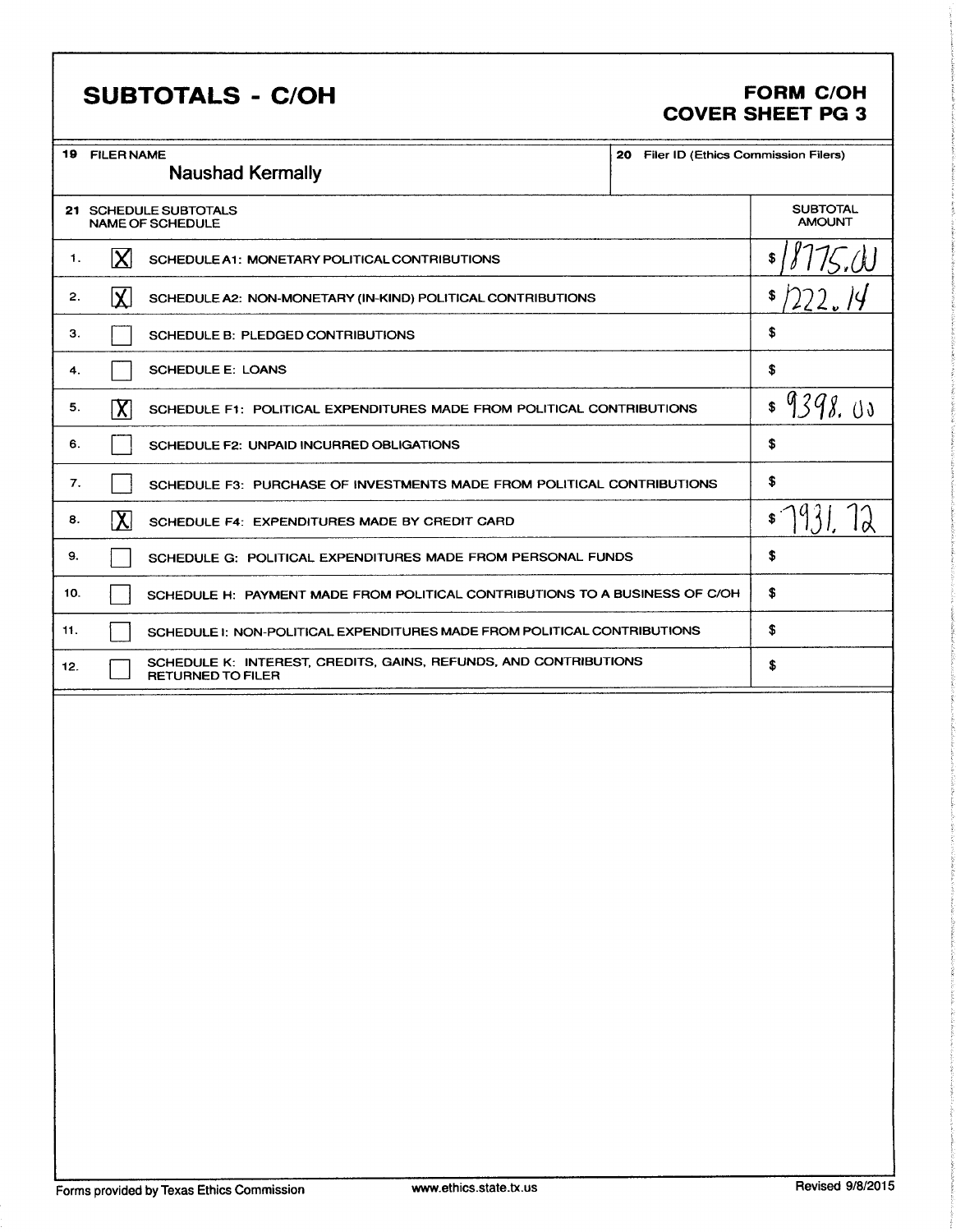#### POLITICAL EXPENDITURES MADE OL ITIO AS **ONTPIRIITIONS FROM**  $\blacksquare$

|                                                                                                                                                                                              | <b>FROM POLITICAL CONTRIBUTIONS</b>                                                                                                                                   |                                                                                                                                               | <b>SCHEDULE F1</b>                                                                                                                                                                        |
|----------------------------------------------------------------------------------------------------------------------------------------------------------------------------------------------|-----------------------------------------------------------------------------------------------------------------------------------------------------------------------|-----------------------------------------------------------------------------------------------------------------------------------------------|-------------------------------------------------------------------------------------------------------------------------------------------------------------------------------------------|
|                                                                                                                                                                                              | <b>EXPENDITURE CATEGORIES FOR BOX 8(a)</b>                                                                                                                            |                                                                                                                                               |                                                                                                                                                                                           |
| <b>Advertising Expense</b><br>Accounting/Banking<br><b>Consulting Expense</b><br>Contributions/Donations Made By<br>Candidate/Officeholder/Political Committee<br><b>Credit Card Payment</b> | <b>Event Expense</b><br>Fees<br>Food/Beverage Expense<br>Gift/Awards/Memorials Expense<br>Legal Services<br>The instruction Guide explains how to complete this form. | Loan Repayment/Reimbursement<br>Office Overhead/Rental Expense<br>Polling Expense<br><b>Printing Expense</b><br>Salaries/Wages/Contract Labor | Solicitation/Fundraising Expense<br>Transportation Equipment & Related Expense<br><b>Travel In District</b><br><b>Travel Out Of District</b><br>Other (enter a category not listed above) |
| 1 Total pages Schedule F1: 2 FILER NAME                                                                                                                                                      |                                                                                                                                                                       |                                                                                                                                               | 3 Filer ID (Ethics Commission Filers)                                                                                                                                                     |
|                                                                                                                                                                                              | Naushad oXermally                                                                                                                                                     |                                                                                                                                               |                                                                                                                                                                                           |
| 4 Date<br>MAR. 26/19                                                                                                                                                                         | 5 Payee name<br>B Communications                                                                                                                                      |                                                                                                                                               |                                                                                                                                                                                           |
| $6$ Amount $($ )                                                                                                                                                                             | 7 Payee address;<br>City; State; Zip Code                                                                                                                             |                                                                                                                                               |                                                                                                                                                                                           |
| 500.00                                                                                                                                                                                       |                                                                                                                                                                       |                                                                                                                                               |                                                                                                                                                                                           |
| 8                                                                                                                                                                                            | (a) Category (See Categories listed at the top of this schedule)                                                                                                      | (b) Description                                                                                                                               |                                                                                                                                                                                           |
| <b>PURPOSE</b><br>OF<br><b>EXPENDITURE</b>                                                                                                                                                   | Consulting Expense                                                                                                                                                    |                                                                                                                                               | Check if travel outside of Texas. Complete Schedule T.<br>Check if Austin, TX, officeholder living expense                                                                                |
|                                                                                                                                                                                              |                                                                                                                                                                       |                                                                                                                                               | Camp. AssisTANCE                                                                                                                                                                          |
| <b>9</b> Complete ONLY if direct<br>expenditure to benefit C/OH                                                                                                                              | Candidate / Officeholder name                                                                                                                                         | Office sought                                                                                                                                 | Office held                                                                                                                                                                               |
| Date                                                                                                                                                                                         | Payee name                                                                                                                                                            |                                                                                                                                               |                                                                                                                                                                                           |
| April 9/19                                                                                                                                                                                   | sroup<br>roqir                                                                                                                                                        |                                                                                                                                               |                                                                                                                                                                                           |
| Amount (\$)                                                                                                                                                                                  | <b>Zip Code</b><br>City; State;<br>Payee address;                                                                                                                     |                                                                                                                                               |                                                                                                                                                                                           |
| \$ 3,115.00                                                                                                                                                                                  |                                                                                                                                                                       |                                                                                                                                               |                                                                                                                                                                                           |
|                                                                                                                                                                                              | Category (See Categories listed at the top of this schedule)                                                                                                          | Description                                                                                                                                   |                                                                                                                                                                                           |
| <b>PURPOSE</b><br>OF                                                                                                                                                                         |                                                                                                                                                                       |                                                                                                                                               | Check if travel outside of Texas. Complete Schedule T.<br>Check if Austin, TX, officeholder living expense                                                                                |
| <b>EXPENDITURE</b>                                                                                                                                                                           | Printing Expense                                                                                                                                                      |                                                                                                                                               |                                                                                                                                                                                           |
|                                                                                                                                                                                              |                                                                                                                                                                       |                                                                                                                                               | Design / Print / Mail                                                                                                                                                                     |
| Complete ONLY if direct<br>expenditure to benefit C/OH                                                                                                                                       | Candidate / Officeholder name                                                                                                                                         | Office sought                                                                                                                                 | Office held                                                                                                                                                                               |
| Date                                                                                                                                                                                         | Payee name                                                                                                                                                            |                                                                                                                                               |                                                                                                                                                                                           |
| April 12/19                                                                                                                                                                                  | $G$ r $0 \uplus$<br>Iroal                                                                                                                                             |                                                                                                                                               |                                                                                                                                                                                           |
| Amount (\$)                                                                                                                                                                                  | <b>Zip Code</b><br>City; State;<br>Payee address;                                                                                                                     |                                                                                                                                               |                                                                                                                                                                                           |
| 84,423.00                                                                                                                                                                                    |                                                                                                                                                                       |                                                                                                                                               |                                                                                                                                                                                           |
|                                                                                                                                                                                              | Category (See Categories listed at the top of this schedule)                                                                                                          | Description                                                                                                                                   |                                                                                                                                                                                           |
| <b>PURPOSE</b><br>OF                                                                                                                                                                         |                                                                                                                                                                       |                                                                                                                                               | Check if travel outside of Texas. Complete Schedule T.<br>Check if Austin, TX, officeholder living expense                                                                                |
| <b>EXPENDITURE</b>                                                                                                                                                                           | Printing Expense                                                                                                                                                      |                                                                                                                                               | Design / Print/Mail                                                                                                                                                                       |
| Complete ONLY if direct                                                                                                                                                                      | Candidate / Officeholder name                                                                                                                                         | Office sought                                                                                                                                 | Office held                                                                                                                                                                               |

ATTACH ADDITIONAL COPIES OF THIS SCHEDULE AS NEEDED

Forms provided by Texas Ethics Commission

expenditure to benefit C/OH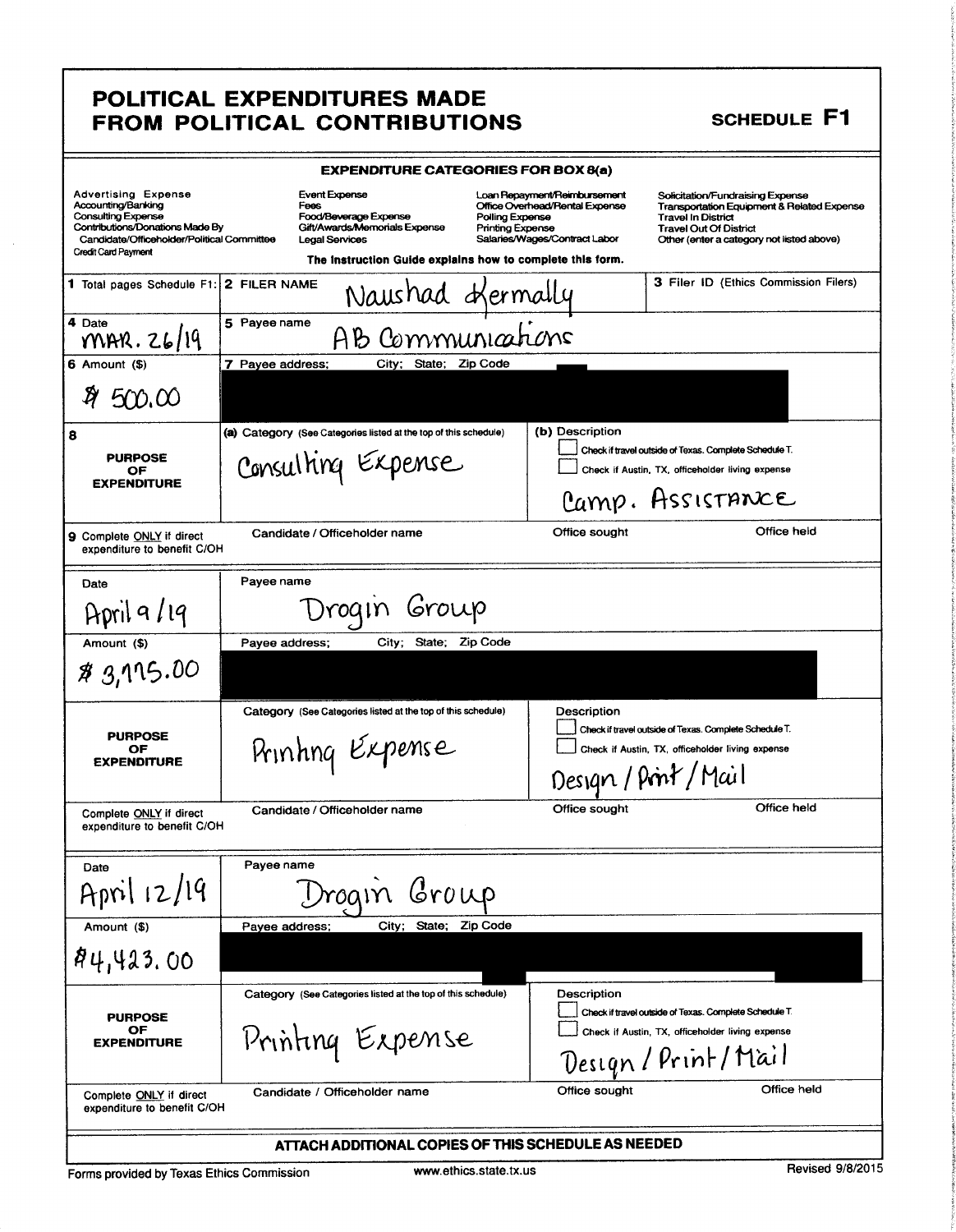## POLITICAL EXPENDITURES MADE FROM POLITICAL CONTRIBUTIONS SCHEDULE F1

|                                                                                                                                                                                              | <b>EXPENDITURE CATEGORIES FOR BOX 8(a)</b>                                                                                                                                                                          |                                                                                                 |                                                                                                                                                                                           |
|----------------------------------------------------------------------------------------------------------------------------------------------------------------------------------------------|---------------------------------------------------------------------------------------------------------------------------------------------------------------------------------------------------------------------|-------------------------------------------------------------------------------------------------|-------------------------------------------------------------------------------------------------------------------------------------------------------------------------------------------|
| <b>Advertising Expense</b><br>Accounting/Banking<br><b>Consulting Expense</b><br>Contributions/Donations Made By<br>Candidate/Officeholder/Political Committee<br><b>Credit Card Payment</b> | <b>Event Expense</b><br>Fees<br>Food/Beverage Expense<br>Polling Expense<br>Gift/Awards/Memorials Expense<br><b>Printing Expense</b><br>Legal Services<br>The Instruction Guide explains how to complete this form. | Loan Repayment/Reimbursement<br>Office Overhead/Rental Expense<br>Salaries/Wages/Contract Labor | Solicitation/Fundraising Expense<br>Transportation Equipment & Related Expense<br><b>Travel In District</b><br><b>Travel Out Of District</b><br>Other (enter a category not listed above) |
| 1 Total pages Schedule F1: 2 FILER NAME                                                                                                                                                      | Vau shad                                                                                                                                                                                                            | hermallu                                                                                        | 3 Filer ID (Ethics Commission Filers)                                                                                                                                                     |
| 4 Date<br>112/19                                                                                                                                                                             | 5 Payee name                                                                                                                                                                                                        |                                                                                                 |                                                                                                                                                                                           |
| $6$ Amount $($)$                                                                                                                                                                             | 7 Payee address;<br>State:<br>Zip Code<br>City;                                                                                                                                                                     |                                                                                                 |                                                                                                                                                                                           |
| \$<br>200.00                                                                                                                                                                                 |                                                                                                                                                                                                                     |                                                                                                 |                                                                                                                                                                                           |
| 8                                                                                                                                                                                            | (a) Category (See Categories listed at the top of this schedule)                                                                                                                                                    | (b) Description                                                                                 | Check if travel outside of Texas. Complete Schedule T.                                                                                                                                    |
| <b>PURPOSE</b><br>OF                                                                                                                                                                         | Advertising Exper<br>nse                                                                                                                                                                                            |                                                                                                 | Check if Austin, TX, officeholder living expense                                                                                                                                          |
| <b>EXPENDITURE</b>                                                                                                                                                                           |                                                                                                                                                                                                                     |                                                                                                 | Ad in Volers' Guide                                                                                                                                                                       |
| 9 Complete ONLY if direct<br>expenditure to benefit C/OH                                                                                                                                     | Candidate / Officeholder name                                                                                                                                                                                       | Office sought                                                                                   | Office held                                                                                                                                                                               |
| Date                                                                                                                                                                                         | Payee name                                                                                                                                                                                                          |                                                                                                 |                                                                                                                                                                                           |
| April 23/19                                                                                                                                                                                  | re write idea                                                                                                                                                                                                       |                                                                                                 |                                                                                                                                                                                           |
| Amount (\$)                                                                                                                                                                                  | City: State: Zip Code<br>Pavee address:                                                                                                                                                                             |                                                                                                 |                                                                                                                                                                                           |
| \$1,000,00                                                                                                                                                                                   |                                                                                                                                                                                                                     |                                                                                                 |                                                                                                                                                                                           |
|                                                                                                                                                                                              | Category (See Categories listed at the top of this schedule)                                                                                                                                                        | Description                                                                                     |                                                                                                                                                                                           |
| <b>PURPOSE</b><br>OF                                                                                                                                                                         | Consulting Expense                                                                                                                                                                                                  |                                                                                                 | Check if travel outside of Texas. Complete Schedule T.<br>Check if Austin, TX, officeholder living expense                                                                                |
| <b>EXPENDITURE</b>                                                                                                                                                                           |                                                                                                                                                                                                                     |                                                                                                 | Advice + Finance Report                                                                                                                                                                   |
| Complete ONLY if direct<br>expenditure to benefit C/OH                                                                                                                                       | Candidate / Officeholder name                                                                                                                                                                                       | Office sought                                                                                   | Office held                                                                                                                                                                               |
| Date                                                                                                                                                                                         | Payee name                                                                                                                                                                                                          |                                                                                                 |                                                                                                                                                                                           |
|                                                                                                                                                                                              |                                                                                                                                                                                                                     |                                                                                                 |                                                                                                                                                                                           |
| Amount (\$)                                                                                                                                                                                  | City; State; Zip Code<br>Payee address;                                                                                                                                                                             |                                                                                                 |                                                                                                                                                                                           |
| <b>PURPOSE</b><br>ОF<br><b>EXPENDITURE</b>                                                                                                                                                   | Category (See Categories listed at the top of this schedule)                                                                                                                                                        | Description                                                                                     | Check if travel outside of Texas. Complete Schedule T.<br>Check if Austin, TX, officeholder living expense                                                                                |
| Complete ONLY if direct<br>expenditure to benefit C/OH                                                                                                                                       | Candidate / Officeholder name                                                                                                                                                                                       | Office sought                                                                                   | Office held                                                                                                                                                                               |
|                                                                                                                                                                                              | ATTACH ADDITIONAL COPIES OF THIS SCHEDULE AS NEEDED                                                                                                                                                                 |                                                                                                 |                                                                                                                                                                                           |

Forms provided by Texas Ethics Commission www.ethics.state.tx.us Revised 9/8/2015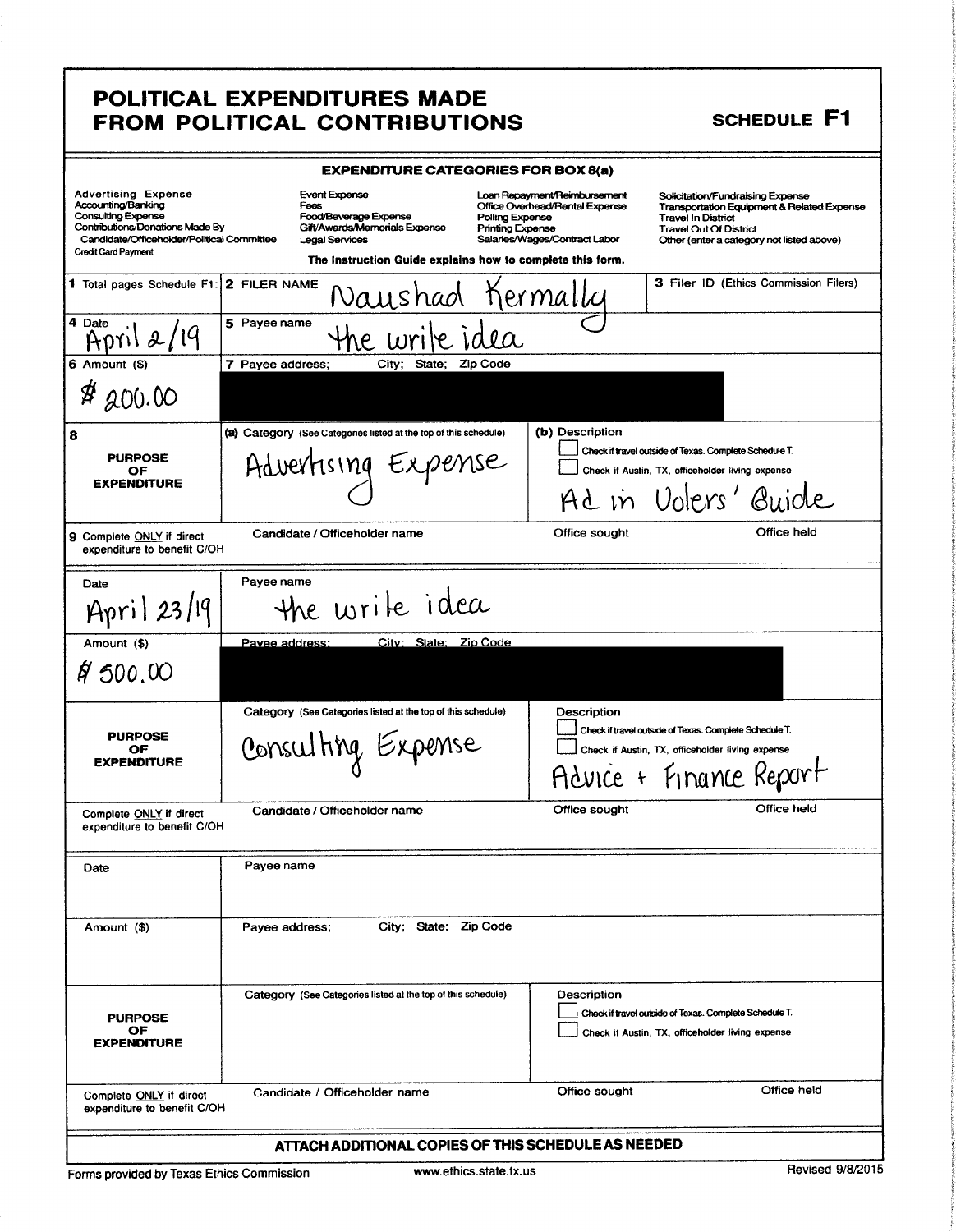|                                                                                                                                                         | <b>EXPENDITURES MADE BY CREDIT CARD</b><br><b>SCHEDULE F4</b>                                                                                                                                                                                                                                                                                                                                                                                                                                                              |
|---------------------------------------------------------------------------------------------------------------------------------------------------------|----------------------------------------------------------------------------------------------------------------------------------------------------------------------------------------------------------------------------------------------------------------------------------------------------------------------------------------------------------------------------------------------------------------------------------------------------------------------------------------------------------------------------|
|                                                                                                                                                         | <b>EXPENDITURE CATEGORIES FOR BOX 10(a)</b>                                                                                                                                                                                                                                                                                                                                                                                                                                                                                |
| <b>Advertising Expense</b><br>Accounting/Banking<br>Consulting Expense<br>Contributions/Donations Made By<br>Candidate/Officeholder/Political Committee | <b>Event Expense</b><br>Loan Repayment/Reimbursement<br>Solicitation/Fundraising Expense<br>Fees<br>Office Overhead/Rental Expense<br>Transportation Equipment & Related Expense<br>Food/Beverage Expense<br>Polling Expense<br><b>Travel In District</b><br>Gift/Awards/Memorials Expense<br><b>Printing Expense</b><br><b>Travel Out Of District</b><br><b>Legal Services</b><br>Salaries/Wages/Contract Labor<br>Other (enter a category not listed above)<br>The Instruction Guide explains how to complete this form. |
| 1 Total pages Schedule F4:                                                                                                                              | 2 FILER NAME<br><b>3 Filer ID (Ethics Commission Filers)</b><br>Naushad Hermally                                                                                                                                                                                                                                                                                                                                                                                                                                           |
|                                                                                                                                                         | 4 TOTAL OF UNITEMIZED EXPENDITURES CHARGED TO A CREDIT CARD<br>s                                                                                                                                                                                                                                                                                                                                                                                                                                                           |
| 5 Date<br>mAR 29/19                                                                                                                                     | 6 Payee name<br>Absolutely Focus magazine                                                                                                                                                                                                                                                                                                                                                                                                                                                                                  |
| 7 Amount (\$)<br>Ħ<br>625.00                                                                                                                            | 8 Payee address;<br>City; State; Zip Code                                                                                                                                                                                                                                                                                                                                                                                                                                                                                  |
| 9<br><b>TYPE OF</b><br><b>EXPENDITURE</b>                                                                                                               | <b>Political</b><br>Non-Political                                                                                                                                                                                                                                                                                                                                                                                                                                                                                          |
| 10<br><b>PURPOSE</b><br>ОF<br><b>EXPENDITURE</b>                                                                                                        | (a) Category (See Categories listed at the top of this schedule)<br>(b) Description<br>Check if travel outside of Texas. Complete Schedule T.<br>Adverhising Expense<br>Check if Austin, TX, officeholder living expense<br>Magazine Ad                                                                                                                                                                                                                                                                                    |
| <b>11</b> Complete ONLY if direct<br>expenditure to benefit C/OH                                                                                        | Candidate / Officeholder name<br>Office sought<br>Office held                                                                                                                                                                                                                                                                                                                                                                                                                                                              |
| Date                                                                                                                                                    | Payee name<br>Sulvan Rodriquez                                                                                                                                                                                                                                                                                                                                                                                                                                                                                             |
| Amount (\$)                                                                                                                                             | City; State; Zip Code<br>Payee address;                                                                                                                                                                                                                                                                                                                                                                                                                                                                                    |
| ห 540.00                                                                                                                                                |                                                                                                                                                                                                                                                                                                                                                                                                                                                                                                                            |
| TYPE OF<br><b>EXPENDITURE</b>                                                                                                                           | Non-Political<br>Political                                                                                                                                                                                                                                                                                                                                                                                                                                                                                                 |
| <b>PURPOSE</b><br>ОF<br><b>EXPENDITURE</b>                                                                                                              | Description<br>Category (See Categories listed at the top of this schedule)<br>Check if travel outside of Texas. Complete Schedule T.<br>Adverhsing Expense<br>Check if Austin, TX, officeholder living expense<br>Phobo/Vicleo Services                                                                                                                                                                                                                                                                                   |
| Complete ONLY if direct<br>expenditure to benefit C/OH                                                                                                  | Office held<br>Office sought<br>Candidate / Officeholder name                                                                                                                                                                                                                                                                                                                                                                                                                                                              |
|                                                                                                                                                         |                                                                                                                                                                                                                                                                                                                                                                                                                                                                                                                            |
|                                                                                                                                                         | ATTACH ADDITIONAL COPIES OF THIS SCHEDULE AS NEEDED<br>$\mathbf{r}$ $\mathbf{r}$ $\mathbf{r}$                                                                                                                                                                                                                                                                                                                                                                                                                              |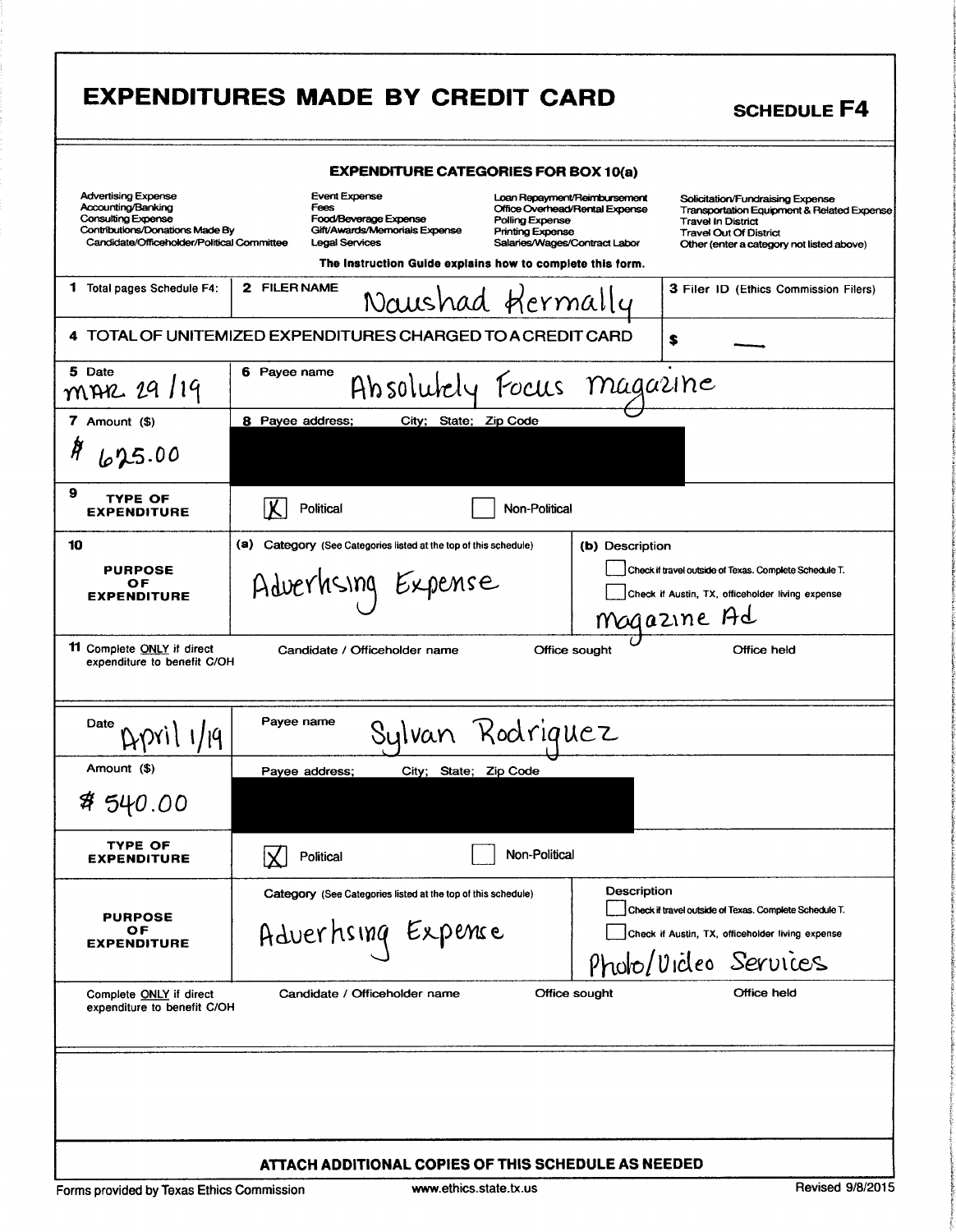|                                                                                                                                                                | <b>EXPENDITURE CATEGORIES FOR BOX 10(a)</b>                                                                                                                                                                                                                                                                                                                                                                                                                   |
|----------------------------------------------------------------------------------------------------------------------------------------------------------------|---------------------------------------------------------------------------------------------------------------------------------------------------------------------------------------------------------------------------------------------------------------------------------------------------------------------------------------------------------------------------------------------------------------------------------------------------------------|
| <b>Advertising Expense</b><br>Accounting/Banking<br><b>Consulting Expense</b><br>Contributions/Donations Made By<br>Candidate/Officeholder/Political Committee | <b>Event Expense</b><br>Loan Repayment/Reimbursement<br>Solicitation/Fundraising Expense<br>Fees<br>Office Overhead/Rental Expense<br>Transportation Equipment & Related Expense<br>Food/Beverage Expense<br>Polling Expense<br><b>Travel In District</b><br>Gift/Awards/Memorials Expense<br><b>Printing Expense</b><br><b>Travel Out Of District</b><br><b>Legal Services</b><br>Salaries/Wages/Contract Labor<br>Other (enter a category not listed above) |
| 1 Total pages Schedule F4:                                                                                                                                     | The Instruction Guide explains how to complete this form.<br>3 Filer ID (Ethics Commission Filers)<br>2 FILER NAME<br>Naushad Kermally                                                                                                                                                                                                                                                                                                                        |
|                                                                                                                                                                | 4 TOTAL OF UNITEMIZED EXPENDITURES CHARGED TO A CREDIT CARD<br>S                                                                                                                                                                                                                                                                                                                                                                                              |
| 5 Date<br>April $5/19$                                                                                                                                         | 6 Payee name<br>Facebook                                                                                                                                                                                                                                                                                                                                                                                                                                      |
| 7 Amount (\$)                                                                                                                                                  | City: State; Zip Code<br>8 Payee address;                                                                                                                                                                                                                                                                                                                                                                                                                     |
| \$50.00                                                                                                                                                        |                                                                                                                                                                                                                                                                                                                                                                                                                                                               |
| 9<br><b>TYPE OF</b><br><b>EXPENDITURE</b>                                                                                                                      | ΙX<br>Non-Political<br>Political                                                                                                                                                                                                                                                                                                                                                                                                                              |
| 10                                                                                                                                                             | (b) Description<br>(a) Category (See Categories listed at the top of this schedule)                                                                                                                                                                                                                                                                                                                                                                           |
| <b>PURPOSE</b><br>OF.<br><b>EXPENDITURE</b>                                                                                                                    | Check if travel outside of Texas. Complete Schedule T.<br>Adverhsing Expence<br>Check if Austin, TX, officeholder living expense<br>ተፈ                                                                                                                                                                                                                                                                                                                        |
| 11 Complete ONLY if direct<br>expenditure to benefit C/OH                                                                                                      | Office held<br>Candidate / Officeholder name<br>Office sought                                                                                                                                                                                                                                                                                                                                                                                                 |
| Date<br>19<br>$\mathbf{z}$                                                                                                                                     | Payee name<br>Facebook                                                                                                                                                                                                                                                                                                                                                                                                                                        |
| Amount (\$)                                                                                                                                                    | City; State; Zip Code<br>Payee address;                                                                                                                                                                                                                                                                                                                                                                                                                       |
| 8<br>50.00                                                                                                                                                     |                                                                                                                                                                                                                                                                                                                                                                                                                                                               |
| <b>TYPE OF</b><br><b>EXPENDITURE</b>                                                                                                                           | Non-Political<br>ΙX<br>Political                                                                                                                                                                                                                                                                                                                                                                                                                              |
|                                                                                                                                                                |                                                                                                                                                                                                                                                                                                                                                                                                                                                               |
| <b>PURPOSE</b><br>ОF<br><b>EXPENDITURE</b>                                                                                                                     | Description<br>Category (See Categories listed at the top of this schedule)<br>Check if travel outside of Texas. Complete Schedule T.<br>Adverticing<br>Expense<br>Check if Austin, TX, officeholder living expense<br>Advertising                                                                                                                                                                                                                            |

1 i.

P i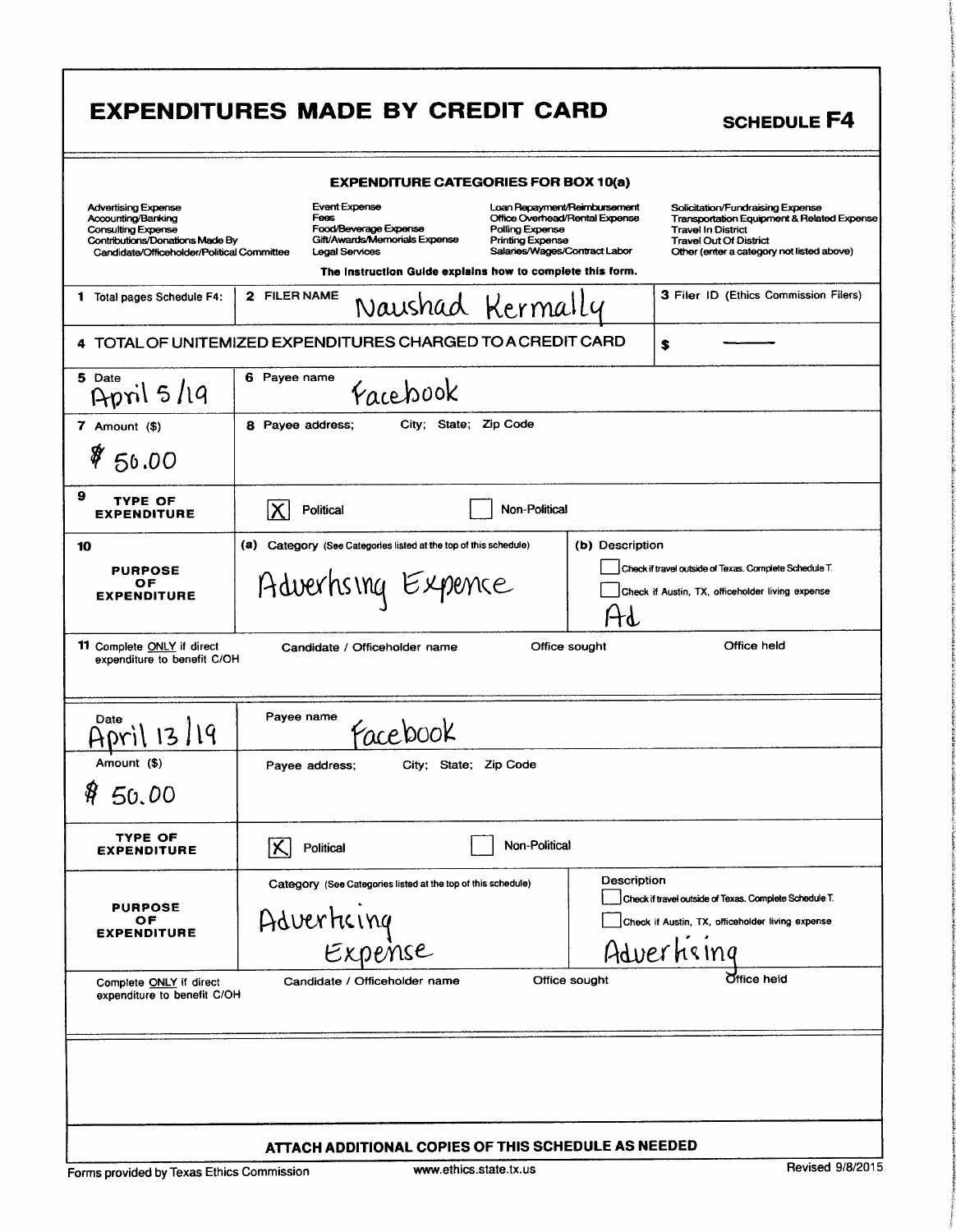|                                                                                                                                                                | <b>EXPENDITURES MADE BY CREDIT CARD</b>                                                                         |                                                                                                                                                                                                            | <b>SCHEDULE F4</b>                                                                                                                                                                        |
|----------------------------------------------------------------------------------------------------------------------------------------------------------------|-----------------------------------------------------------------------------------------------------------------|------------------------------------------------------------------------------------------------------------------------------------------------------------------------------------------------------------|-------------------------------------------------------------------------------------------------------------------------------------------------------------------------------------------|
|                                                                                                                                                                |                                                                                                                 | <b>EXPENDITURE CATEGORIES FOR BOX 10(a)</b>                                                                                                                                                                |                                                                                                                                                                                           |
| <b>Advertising Expense</b><br>Accounting/Banking<br><b>Consulting Expense</b><br>Contributions/Donations Made By<br>Candidate/Officeholder/Political Committee | <b>Event Expense</b><br>Fees<br>Food/Beverage Expense<br>Gift/Awards/Memorials Expense<br><b>Legal Services</b> | Loan Repayment/Reimbursement<br>Office Overhead/Rental Expense<br>Polling Expense<br><b>Printing Expense</b><br>Salaries/Wages/Contract Labor<br>The Instruction Guide explains how to complete this form. | Solicitation/Fundraising Expense<br>Transportation Equipment & Related Expense<br><b>Travel In District</b><br><b>Travel Out Of District</b><br>Other (enter a category not listed above) |
| 1 Total pages Schedule F4:                                                                                                                                     | 2 FILER NAME                                                                                                    |                                                                                                                                                                                                            | <b>3 Filer ID (Ethics Commission Filers)</b>                                                                                                                                              |
|                                                                                                                                                                | 4 TOTAL OF UNITEMIZED EXPENDITURES CHARGED TO A CREDIT CARD                                                     |                                                                                                                                                                                                            | \$                                                                                                                                                                                        |
| 5 Date<br>April 14/19                                                                                                                                          | 6 Payee name<br>Shipleys                                                                                        |                                                                                                                                                                                                            |                                                                                                                                                                                           |
| 7 Amount $($)$                                                                                                                                                 | 8 Payee address;<br>City: State: Zip Code                                                                       |                                                                                                                                                                                                            |                                                                                                                                                                                           |
| RQQ4.00                                                                                                                                                        |                                                                                                                 |                                                                                                                                                                                                            |                                                                                                                                                                                           |
| 9<br><b>TYPE OF</b><br><b>EXPENDITURE</b>                                                                                                                      | Political                                                                                                       | Non-Political                                                                                                                                                                                              |                                                                                                                                                                                           |
| 10<br><b>PURPOSE</b><br>ОF<br><b>EXPENDITURE</b>                                                                                                               | (a)<br>Category (See Categories listed at the top of this schedule)<br>Event Expense                            | (b) Description                                                                                                                                                                                            | Check if travel outside of Texas. Complete Schedule T.<br>Check if Austin, TX, officeholder living expense<br>Foon + Beverage                                                             |
| 11 Complete ONLY if direct<br>expenditure to benefit C/OH                                                                                                      | Candidate / Officeholder name                                                                                   | Office sought                                                                                                                                                                                              | Office held                                                                                                                                                                               |
| Date<br>April 16/19                                                                                                                                            | Payee name<br>Pacebook                                                                                          |                                                                                                                                                                                                            |                                                                                                                                                                                           |
| Amount (\$)                                                                                                                                                    | Payee address;<br>City; State; Zip Code                                                                         |                                                                                                                                                                                                            |                                                                                                                                                                                           |
| 865.05                                                                                                                                                         |                                                                                                                 |                                                                                                                                                                                                            |                                                                                                                                                                                           |
| TYPE OF<br><b>EXPENDITURE</b>                                                                                                                                  | Political                                                                                                       | Non-Political                                                                                                                                                                                              |                                                                                                                                                                                           |
| <b>PURPOSE</b><br>ОF<br><b>EXPENDITURE</b>                                                                                                                     | Category (See Categories listed at the top of this schedule)<br>Adverhising Expense                             | Description<br>Hd -                                                                                                                                                                                        | Check if travel outside of Texas. Complete Schedule T.<br>Check if Austin, TX, officeholder living expense                                                                                |
| Complete ONLY if direct<br>expenditure to benefit C/OH                                                                                                         | Candidate / Officeholder name                                                                                   | Office sought                                                                                                                                                                                              | Office held                                                                                                                                                                               |
|                                                                                                                                                                |                                                                                                                 |                                                                                                                                                                                                            |                                                                                                                                                                                           |
|                                                                                                                                                                | ATTACH ADDITIONAL COPIES OF THIS SCHEDULE AS NEEDED                                                             |                                                                                                                                                                                                            |                                                                                                                                                                                           |
| Forms provided by Texas Ethics Commission                                                                                                                      | www.ethics.state.tx.us                                                                                          |                                                                                                                                                                                                            | Revised 9/8/2015                                                                                                                                                                          |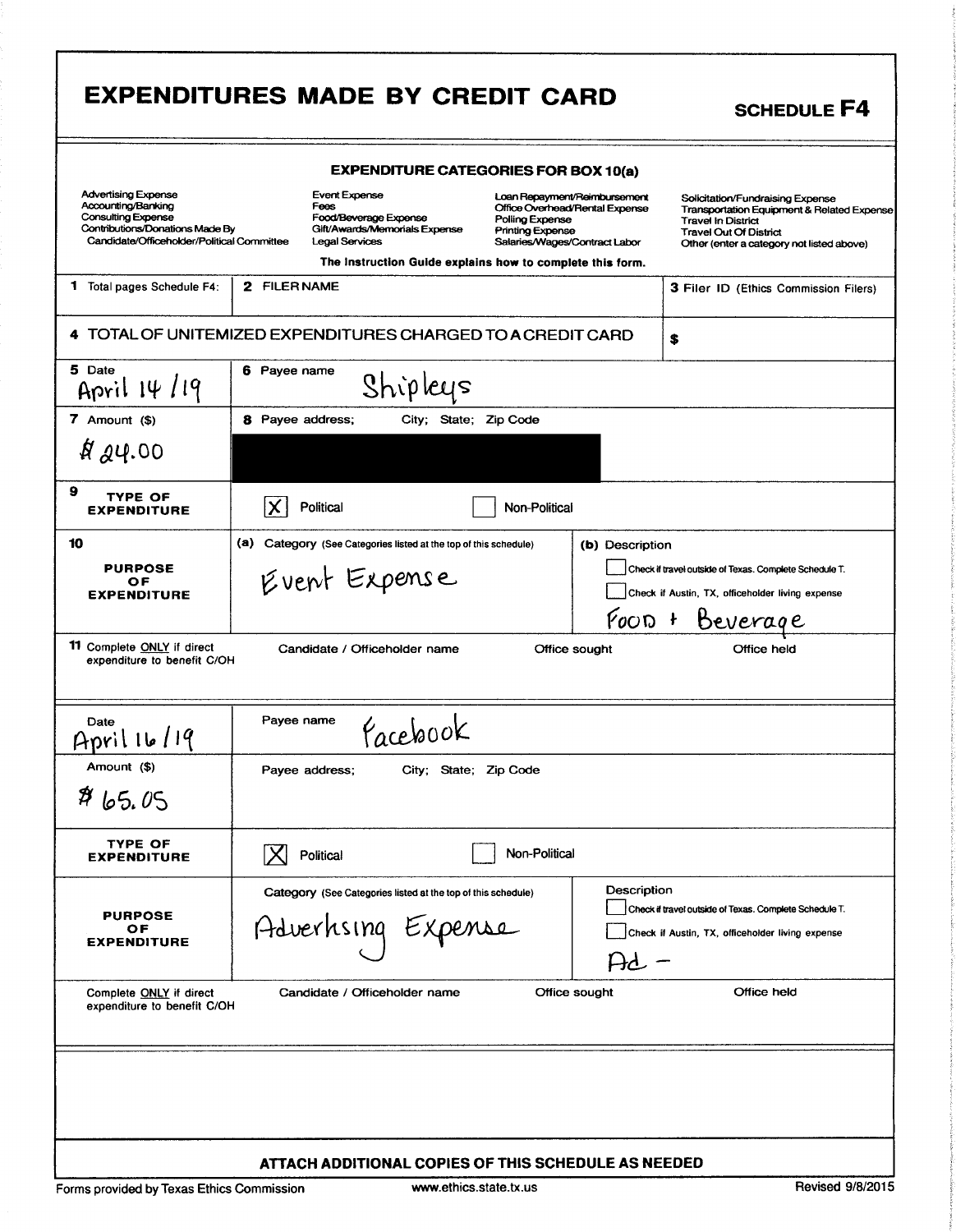|                                                                                                                                                                | <b>EXPENDITURES MADE BY CREDIT CARD</b>                                                                                                                                                                                                                                                                                       | <b>SCHEDULE F4</b>                                                                                                                                                                                   |
|----------------------------------------------------------------------------------------------------------------------------------------------------------------|-------------------------------------------------------------------------------------------------------------------------------------------------------------------------------------------------------------------------------------------------------------------------------------------------------------------------------|------------------------------------------------------------------------------------------------------------------------------------------------------------------------------------------------------|
|                                                                                                                                                                | <b>EXPENDITURE CATEGORIES FOR BOX 10(a)</b>                                                                                                                                                                                                                                                                                   |                                                                                                                                                                                                      |
| <b>Advertising Expense</b><br>Accounting/Banking<br><b>Consulting Expense</b><br>Contributions/Donations Made By<br>Candidate/Officeholder/Political Committee | <b>Event Expense</b><br>Loan Repayment/Reimbursement<br>Fees<br>Office Overhead/Rental Expense<br>Food/Beverage Expense<br>Polling Expense<br>Gift/Awards/Memorials Expense<br><b>Printing Expense</b><br><b>Legal Services</b><br>Salaries/Wages/Contract Labor<br>The Instruction Guide explains how to complete this form. | Solicitation/Fundraising Expense<br><b>Transportation Equipment &amp; Related Expense</b><br><b>Travel In District</b><br><b>Travel Out Of District</b><br>Other (enter a category not listed above) |
| 1 Total pages Schedule F4:                                                                                                                                     | 2 FILER NAME<br>Naushad Kermally                                                                                                                                                                                                                                                                                              | 3 Filer ID (Ethics Commission Filers)                                                                                                                                                                |
|                                                                                                                                                                | 4 TOTAL OF UNITEMIZED EXPENDITURES CHARGED TO A CREDIT CARD                                                                                                                                                                                                                                                                   | \$                                                                                                                                                                                                   |
| 5 Date<br>April 19/19                                                                                                                                          | 6 Payee name<br>Group                                                                                                                                                                                                                                                                                                         |                                                                                                                                                                                                      |
| 7 Amount $($)$                                                                                                                                                 | 8 Payee address;<br>City: State: Zip Code                                                                                                                                                                                                                                                                                     |                                                                                                                                                                                                      |
| \$6,512.69                                                                                                                                                     |                                                                                                                                                                                                                                                                                                                               |                                                                                                                                                                                                      |
| 9<br><b>TYPE OF</b><br><b>EXPENDITURE</b>                                                                                                                      | <b>Political</b><br><b>Non-Political</b>                                                                                                                                                                                                                                                                                      |                                                                                                                                                                                                      |
| 10<br><b>PURPOSE</b><br>ОF<br><b>EXPENDITURE</b>                                                                                                               | (a) Category (See Categories listed at the top of this schedule)<br>(b) Description<br>Printing Expense                                                                                                                                                                                                                       | Check if travel outside of Texas. Complete Schedule T.<br>Check if Austin, TX, officeholder living expense<br>Printing + Mailnag - Design                                                            |
| 11 Complete ONLY if direct<br>expenditure to benefit C/OH                                                                                                      | Candidate / Officeholder name<br>Office sought<br>Payee name<br>Kandalls - Store 1021                                                                                                                                                                                                                                         | Office held                                                                                                                                                                                          |
| 122/19<br>Amount (\$)                                                                                                                                          | City; State; Zip Code                                                                                                                                                                                                                                                                                                         |                                                                                                                                                                                                      |
| \$404.98                                                                                                                                                       | Payee address;                                                                                                                                                                                                                                                                                                                |                                                                                                                                                                                                      |
| TYPE OF<br><b>EXPENDITURE</b>                                                                                                                                  | Non-Political<br>IХ.<br>Political                                                                                                                                                                                                                                                                                             |                                                                                                                                                                                                      |
| <b>PURPOSE</b><br>ОF<br><b>EXPENDITURE</b>                                                                                                                     | Description<br>Category (See Categories listed at the top of this schedule)<br>Poor + Beverage Expense                                                                                                                                                                                                                        | Check if travel outside of Texas. Complete Schedule T.<br>Check if Austin, TX, officeholder living expense<br>For Volunteers -                                                                       |
| Complete ONLY if direct<br>expenditure to benefit C/OH                                                                                                         | Office sought<br>Candidate / Officeholder name                                                                                                                                                                                                                                                                                | Office held                                                                                                                                                                                          |
|                                                                                                                                                                |                                                                                                                                                                                                                                                                                                                               |                                                                                                                                                                                                      |
|                                                                                                                                                                | ATTACH ADDITIONAL COPIES OF THIS SCHEDULE AS NEEDED                                                                                                                                                                                                                                                                           |                                                                                                                                                                                                      |
| Forms provided by Texas Ethics Commission                                                                                                                      | www.ethics.state.tx.us                                                                                                                                                                                                                                                                                                        | <b>Revised 9/8/2015</b>                                                                                                                                                                              |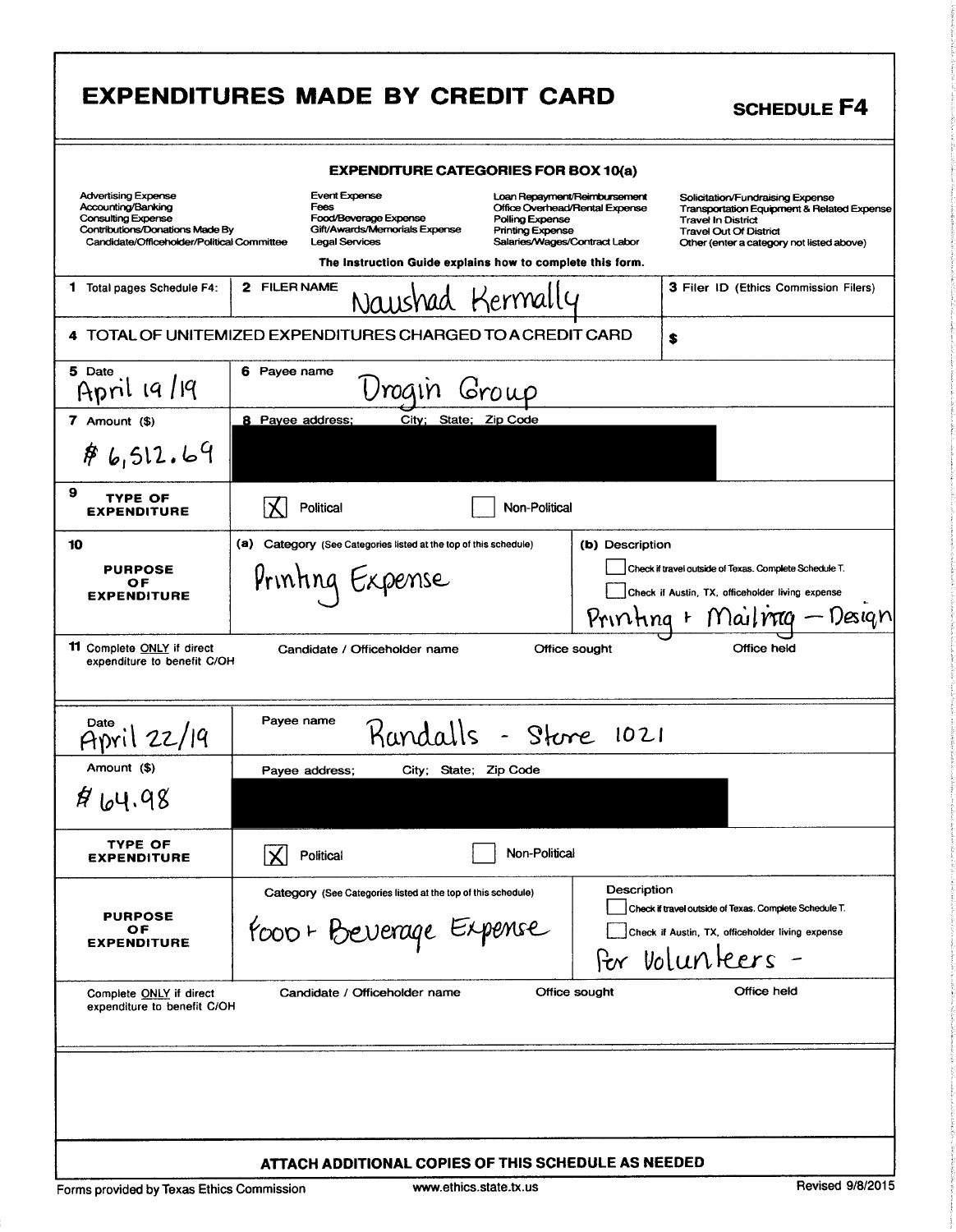|                  | <b>MONETARY POLITICAL CONTRIBUTIONS</b>                                                                                                                        | <b>SCHEDULE A1</b>                          |
|------------------|----------------------------------------------------------------------------------------------------------------------------------------------------------------|---------------------------------------------|
|                  | The Instruction Guide explains how to complete this form.                                                                                                      | 1 Total pages Schedule A1: (                |
| 2 FILER NAME     | Naushad Kermally                                                                                                                                               | 3 Filer ID (Ethics Commission Filers)       |
| 4 Date<br>312619 | 5 Full name of contributor   dut-of-state PAC (ID#: \\essequence \]<br>Panagis Strathatos<br>6 Contributor address;<br>City; State; Zip Code                   | 7 Amount of contribution (\$)<br>$A$ 200.00 |
| 8                | <b>Employer (See Instructions)</b><br>Principal occupation / Job title (See Instructions)<br>9.                                                                |                                             |
| Date             | Full name of contributor<br>out-of-state PAC (ID#:<br>William Copeland                                                                                         | Amount of contribution (\$)                 |
| 3/2119           | City; State; Zip Code<br>Contributor address;                                                                                                                  | \$ 50.00                                    |
|                  | <b>Employer (See Instructions)</b><br>Principal occupation / Job title (See Instructions)                                                                      |                                             |
| Date             | Full name of contributor<br>out-of-state PAC (ID#:<br>+ Nasim Umatiya<br>Pyraall<br>City; State; Zip Code<br>Contributor address;                              | Amount of contribution (\$)<br>% 500.00     |
|                  | Employer (See Instructions)<br>Principal occupation / Job title (See Instructions)                                                                             |                                             |
| Date             | Full name of contributor<br>out-of-state PAC (ID#:<br>Jennifer<br>$\omega$                                                                                     | Amount of contribution (\$)                 |
| 3/27/19          | City: State: Zio Code<br>Contributor address                                                                                                                   | \$4,000.00                                  |
|                  | <b>Employer (See Instructions)</b><br>Principal occupation / Job title (See Instructions)<br>Hou Corp.<br>CEO                                                  |                                             |
|                  |                                                                                                                                                                |                                             |
|                  | ATTACH ADDITIONAL COPIES OF THIS SCHEDULE AS NEEDED<br>If contributor is out-of-state PAC, please see instruction guide for additional reporting requirements. |                                             |

ı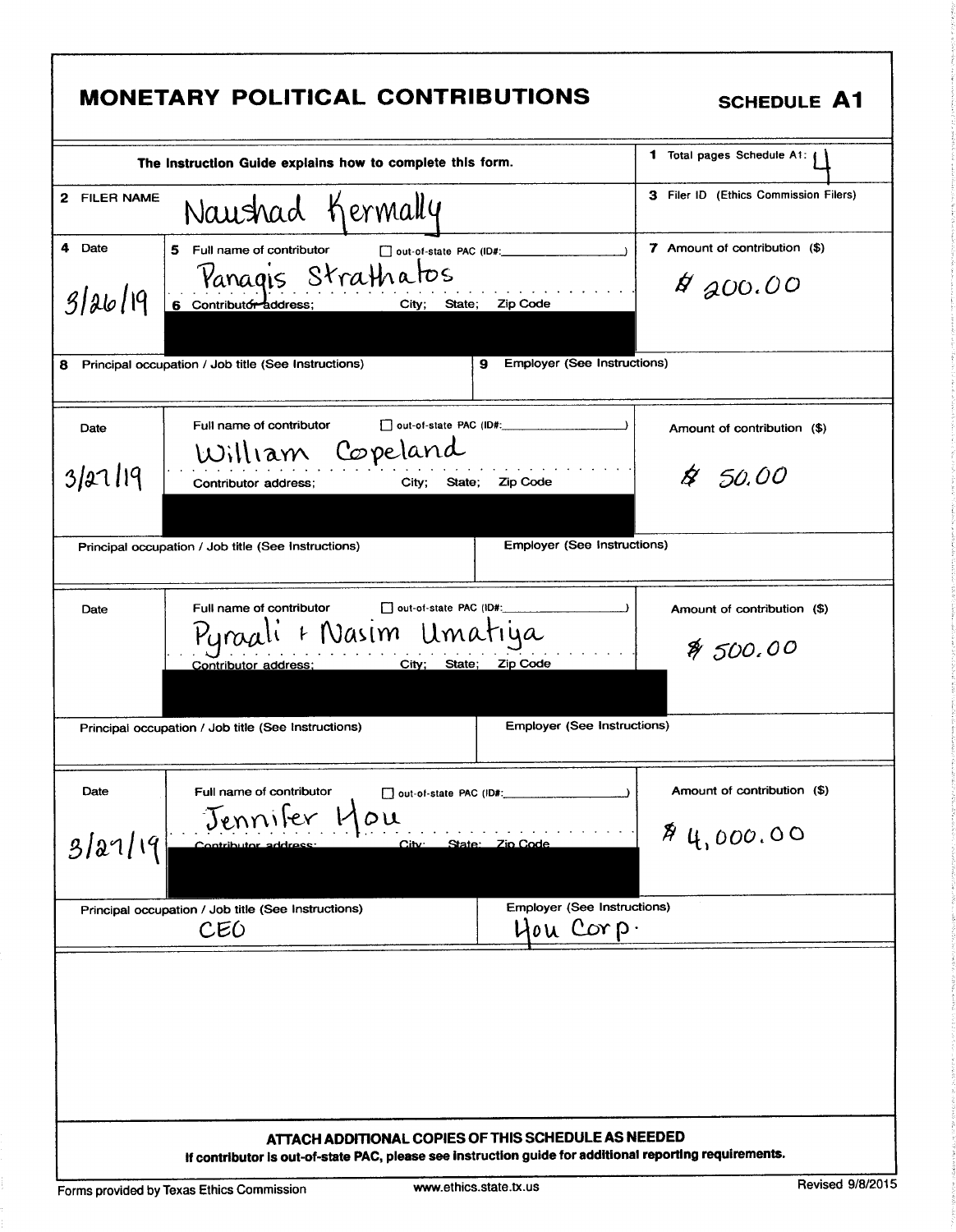|                   | The Instruction Guide explains how to complete this form.                                                                     | <b>1</b> Total pages Schedule A1:         |
|-------------------|-------------------------------------------------------------------------------------------------------------------------------|-------------------------------------------|
| 2 FILER NAME      | Naushad Germally                                                                                                              | 3 Filer ID (Ethics Commission Filers)     |
| 4 Date<br>3/28/19 | 5 Full name of contributor<br>out-of-state PAC (ID#:<br>1 Yemry Lill<br>6 Contributor address: City: State: Zio Code          | 7 Amount of contribution (\$)<br>8,000,00 |
| 8                 | Principal occupation / Job-title (See Instructions)<br><b>Employer (See Instructions)</b><br>9<br>$\omega$ of $\omega$        |                                           |
| Date              | Full name of contributor                                                                                                      | Amount of contribution (\$)               |
| 3/28/19           | Mumtaz Cumber<br>City; State; Zip Code<br>Contributor address:                                                                | 1000.00                                   |
|                   | <b>Employer (See Instructions)</b><br>Principal occupation / Job title (See Instructions)                                     |                                           |
| Date<br>3/28/19   | Full name of contributor<br>out-of-state PAC (ID#:<br>TUSSUIN, )haver<br>City; State; Zip Code<br>Contributor address;        | Amount of contribution (\$)<br>400,60     |
|                   | Employer (See_Instructions)<br>Principal occupation //Job fitle (See Instructions)                                            | MNIOYP d                                  |
| Date<br>04/02/19  | Full name of contributor<br>out-of-state PAC (ID#:<br>Hsiao - Tsen<br>m n<br>State; Zip Code<br>Contributor address;<br>City; | Amount of contribution (\$)<br>42,000.00  |
|                   | <b>Employer (See Instructions)</b><br>Principal occupation / Job title (See Instructions)                                     |                                           |
|                   | ATTACH ADDITIONAL COPIES OF THIS SCHEDULE AS NEEDED                                                                           |                                           |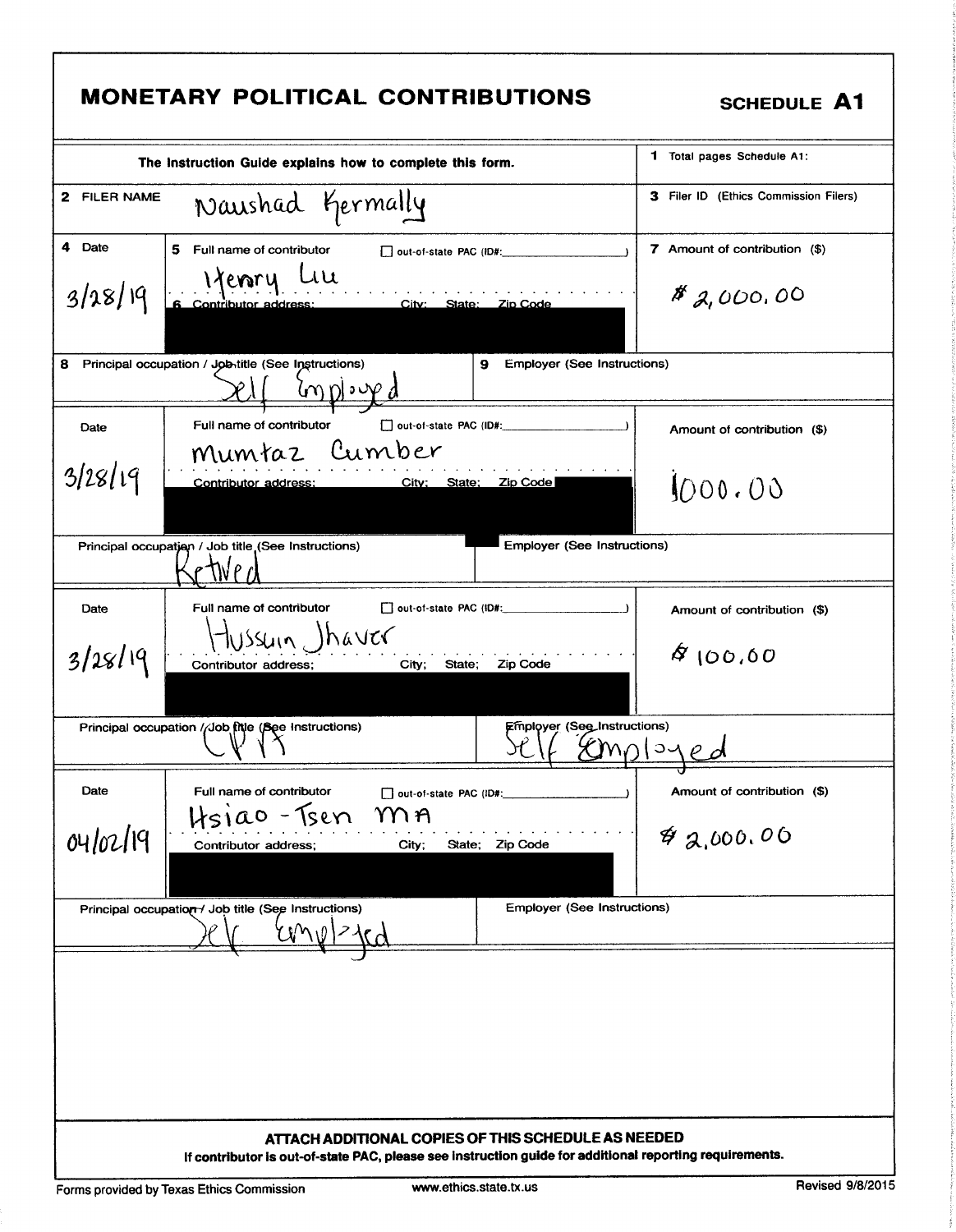|                  | <b>MONETARY POLITICAL CONTRIBUTIONS</b>                                                                                                                        | <b>SCHEDULE A1</b>                                  |
|------------------|----------------------------------------------------------------------------------------------------------------------------------------------------------------|-----------------------------------------------------|
|                  | The Instruction Guide explains how to complete this form.                                                                                                      | 1 Total pages Schedule A1:                          |
| 2 FILER NAME     | Naushad Kermally                                                                                                                                               | 3 Filer ID (Ethics Commission Filers)               |
| 4 Date           | Full name of contributor<br>5.<br>out-of-state PAC (ID#:<br>04/02/19 Ravim Rajab Ali<br>04/02/19 6 Contributor address; City; State; Zip Code                  | 7 Amount of contribution (\$)<br>$\frac{4}{500.00}$ |
| 8                | <b>Employer (See Instructions)</b><br>Principal occupation / Job title (See Instructions)<br>9<br>elf employed                                                 |                                                     |
| Date             | Full name of contributor Dout-of-state PAC (ID#:<br>Aslam Mohammed                                                                                             | Amount of contribution (\$)                         |
| 04/02/19         | Contributor address;<br>City;<br>State:<br>Zip Code                                                                                                            | $\frac{8}{1}1,000.00$                               |
|                  | <b>Employer (See Instructions)</b><br>Principal occupation / Job title (See Instructions)<br>$\left\langle \mathsf{PAW}(\ell) \right\rangle$                   |                                                     |
| Date<br>04/03/19 | Full name of contributor<br><i>Faisal</i> Vellani<br>City:<br>State;<br>Zip Code<br>Contributor address;                                                       | Amount of contribution (\$)<br>A4200,00             |
|                  | <b>Employer (See Instructions)</b><br>Principal occupation / Job title (See Instructions)<br>Vellani Law<br>Artorney                                           |                                                     |
| Date             | Full name of contributor<br>out-of-state PAC (ID#:<br>Mehta<br>Keshav                                                                                          | Amount of contribution (\$)                         |
| 04/05/19         | State; Zip Code<br>City;<br>Contributor address;                                                                                                               | $\frac{1}{2}$ 5,000,00                              |
|                  | <b>Employer (See Instructions)</b><br>Principal occupation / Job title (See Instructions)                                                                      |                                                     |
|                  |                                                                                                                                                                |                                                     |
|                  | ATTACH ADDITIONAL COPIES OF THIS SCHEDULE AS NEEDED<br>If contributor is out-of-state PAC, please see instruction guide for additional reporting requirements. |                                                     |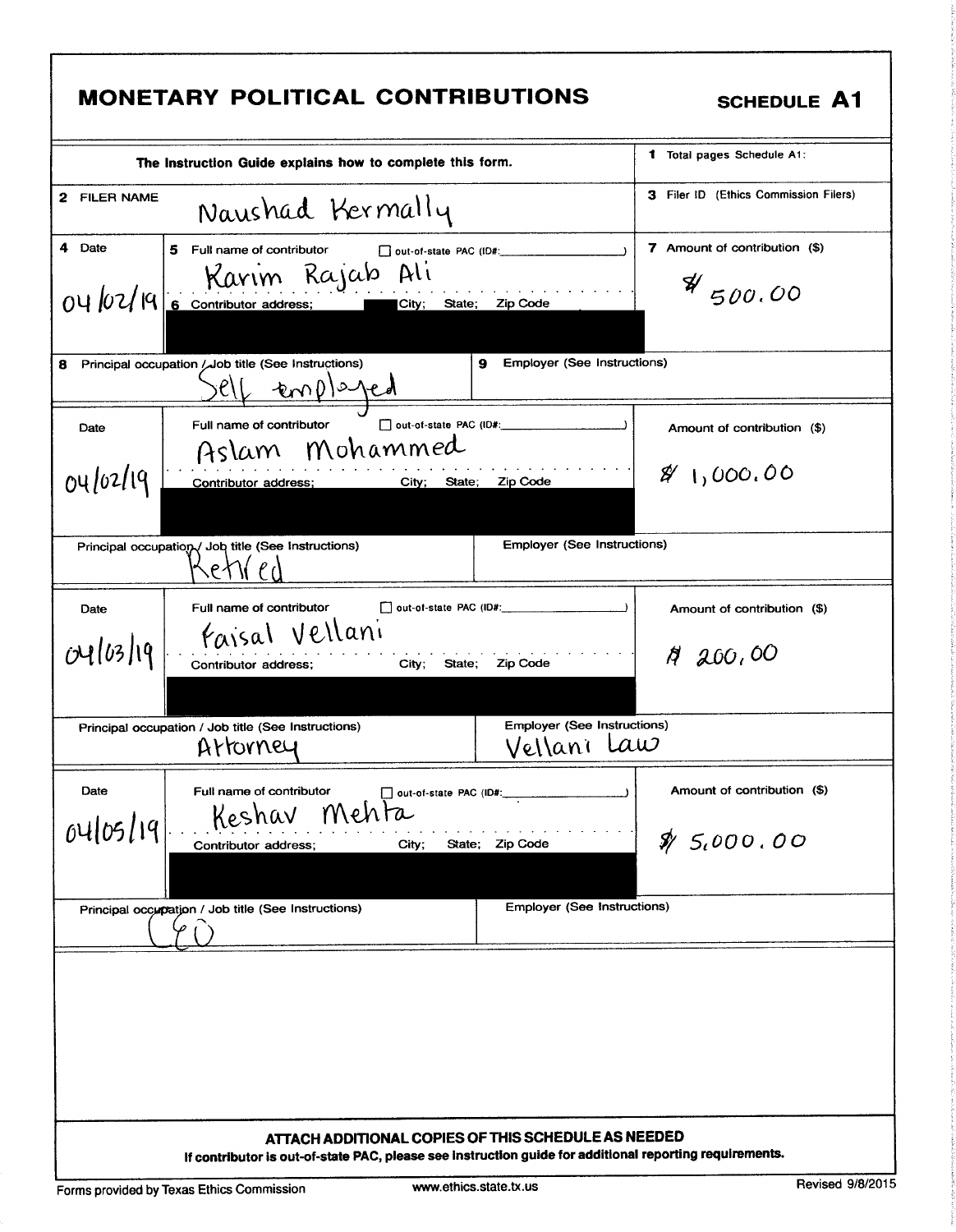| The Instruction Guide explains how to complete this form.                                                                                                              | 1 Total pages Schedule A1:                  |
|------------------------------------------------------------------------------------------------------------------------------------------------------------------------|---------------------------------------------|
| Naushad Kermally<br>2 FILER NAME                                                                                                                                       | 3 Filer ID (Ethics Commission Filers)       |
| D out-of-state PAC (ID#:_____________<br>5 Full name of contributor<br>4 Date<br>Saruddin Currimbhoy<br>04/09/19<br>State; Zip Code<br>City,<br>6 Contributor address; | 7 Amount of contribution (\$)<br>$* 25.00$  |
| 9 Employer (See Instructions)<br>Principal occupation / Job title (See Instructions)<br>$\mathcal{L}$ employ                                                           |                                             |
| D out-of-state PAC (ID#:<br>Full name of contributor<br>Date<br>Nasruddin Rupani<br>03/26/19<br>State: Zin Code<br>Contributor address;                                | Amount of contribution (\$)<br>41,000.00    |
| Employer (See instructions)<br>Principal occupation / Job title (See Instructions)<br>Unaon-1                                                                          |                                             |
| out-of-state PAC (ID#:<br>Full name of contributor<br>Date<br>Javed Meghani<br>Zip Code<br>04/25/19<br>State;<br>City;<br>Contributor address;                         | Amount of contribution (\$)<br>81,000,00    |
| <b>Employer (See Instructions)</b><br>Principal occupation / Job title (See Instructions)<br>Mega Energy<br>molonca                                                    |                                             |
| out-of-state PAC (ID#:<br>Full name of contributor<br>Date<br>tauenstein<br>Sue<br>State: Zip Code<br>City;<br>4/15/19<br>Contributor address;                         | Amount of contribution (\$)<br>200.00<br>\$ |
| <b>Employer (See Instructions)</b><br>Principal occupation / Job title (See Instructions)<br>Writer/Editor / Desktop Publishing                                        | self.employed                               |

 $\sim$